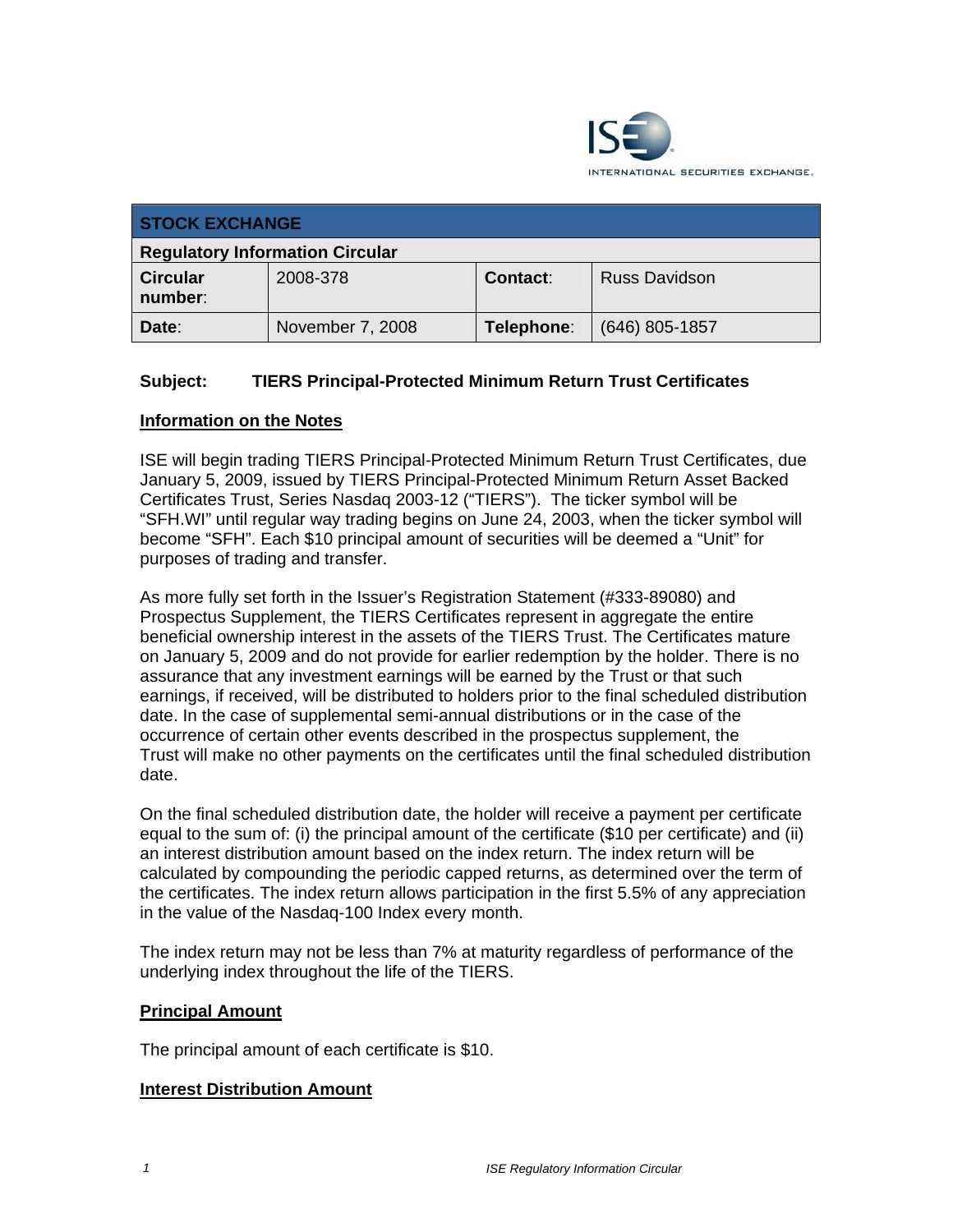Absent the occurrence of a term assets credit event or a default by the swap counterparty, on the final scheduled distribution date, the holder will receive for each certificate an interest distribution amount which will equal the product of:

Principal Amount (\$10 per Certificate) x Index Return

The index return equals the compounded value of the periodic capped returns computed in the following manner, and is presented as a percentage:

[Product of (1.00 + the periodic capped return) for each reset date] - 1.00

where the periodic capped return for any reset date (including the final scheduled distribution date) equals the following fraction, which is presented as a percentage:

#### Ending Value - Starting Value Starting Value

Reset dates will be the 20th of each month, beginning July 20, 2003. The final reset date is expected to coincide with the final scheduled distribution date. The period between any two consecutive reset dates (or the issue date at the first reset date) is a reset period.

The Ending Value for any reset date other than the final scheduled distribution date means the value of the Nasdaq-100 Index at the close of the market on that reset date or, if that reset date is not an index business day, the value at the close of the market on the preceding index business day. The ending value for the final scheduled distribution date will be the average of the closing values of the Nasdaq-100 Index from and including the seventh scheduled index business day prior to the final scheduled distribution date to and including the second scheduled index business day prior to the final scheduled distribution date. The ending value for the final scheduled distribution date may, however, be calculated by reference to fewer than six or even a single days closing value. Additional and complete information regarding, can be found in the prospectus.

An "Index Business Day" is a day on which the New York Stock Exchange, the Nasdaq Stock Market and American Stock Exchange ("AMEX") are open for trading and the Nasdaq-100 Index or any Successor Index is calculated and published. The Calculation Agent may, in its discretion, add to (or delete from) the definition of "Index Business Day" any other major U.S. exchanges which commences to serve (or ceases to serve) as the primary exchange upon which a stock underlying the Nasdaq-100 Index trades or as an exchange upon which a futures contract, an option on a futures contract or an option contract relating to the Nasdaq-100 Index trades. All determinations made by the Calculation Agent shall be at the sole discretion of the Calculation Agent and shall be conclusive for all purposes and binding on the Company and the beneficial owners of the Certificates, absent manifest error.

The term Principal-Protected means that the principal investment in the Certificates is not at risk due to a decline in the Nasdaq-100 Index. "Principal-Protected" does *not*  mean that a holder will receive a return of the principal investment in all cases. Under certain circumstances, losses realized on the assets of The Trust will be borne by the holders of the Certificates. In particular, upon occurrence of a term assets credit event or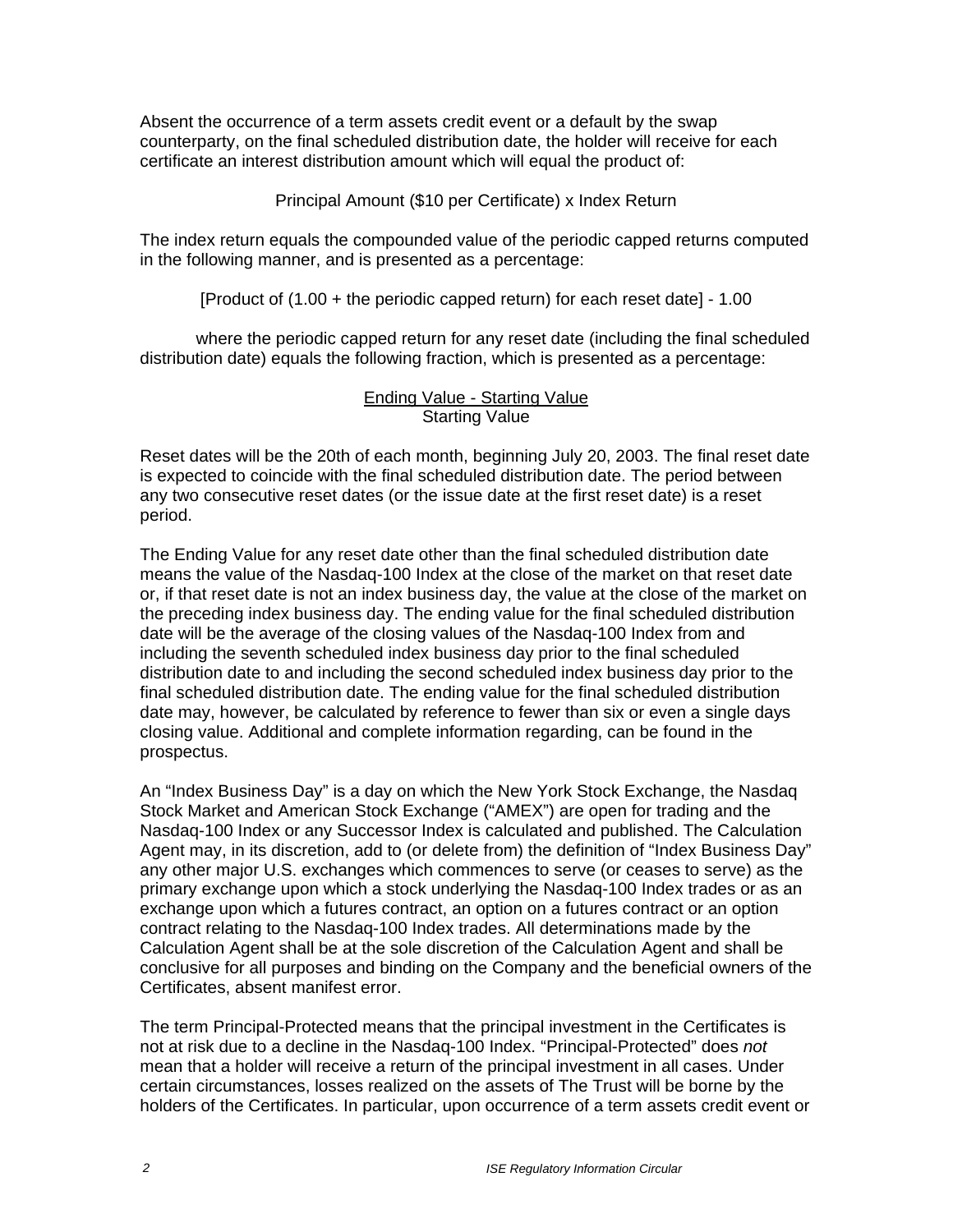a default by the swap counterpart, holders may receive less than the principal amount of the investment and no investment distribution amount.

## **The NASDAQ-100 INDEX**

The Nasdaq-100 Index is a modified capitalization-weighted index of 100 of the largest and most actively traded stocks of non-financial companies listed on the Nasdaq National Market tier of the Nasdaq Stock Market. The Nasdaq-100 Index was first published in January 1985 and includes companies across a variety of major industry groups.

Please note that an investment in the certificates does not entitle you to any ownership or other interest in the stocks of the companies included in the Nasdaq-100 Index.

### **Other Important Information**

The market value of SFH will depend substantially on the value of the Nasdaq-100 Index. Other factors which will likely affect the trading value of SFH are changes in interest rates, volatility of the Index, time remaining to maturity, the credit rating of the Issuer and dividend yields on the stocks comprising the Index.

The amount paid at maturity may be less than the return that could be earned on other investments and may even be less than the original invested amount.

For United States federal income tax purposes: (1) Certificates will be treated as equity interests in The Trust, (2) The Trust will be classified as a foreign corporation, (3) The Trust will not be treated as engaged in the conduct of trade or business in the United States and (4) the swap agreement should be treated as a notional principal contract. The Trust will be a passive foreign investment company for United States federal income tax purposes. In order to avoid punitive United States tax rules otherwise applicable to distributions on the Certificates, eligible U.S. purchasers of Certificates should make "qualified electing fund" elections on their income tax returns and file the related tax forms (IRS Form 8621) for every year that they hold the Certificates.

For additional information refer to the Prospectus Supplement and/or your tax professional.

The Issuer, the underwriter, and the swap counter-party are affiliates, and the swap counter-party is also the calculation agent for matters relating to the Certificates and the swap agreement. Potential conflicts of interest may exist between the calculation agent and Certificate holders.

Ownership of the Certificates will be maintained in book-entry form by or through The Depository Trust Company. Beneficial owners of the Certificates will not have the right to receive physical Certificates evidencing their ownership except under very limited circumstances.

Trading in the shares on ISE is on a UTP basis and is subject to ISE equity trading rules. The shares will trade from 8:00 a.m. until 5:00 p.m. Eastern Time. Equity Electronic Access Members ("Equity EAMs") trading the shares during the Extended Market Sessions are exposed to the risk of the lack of the calculation or dissemination of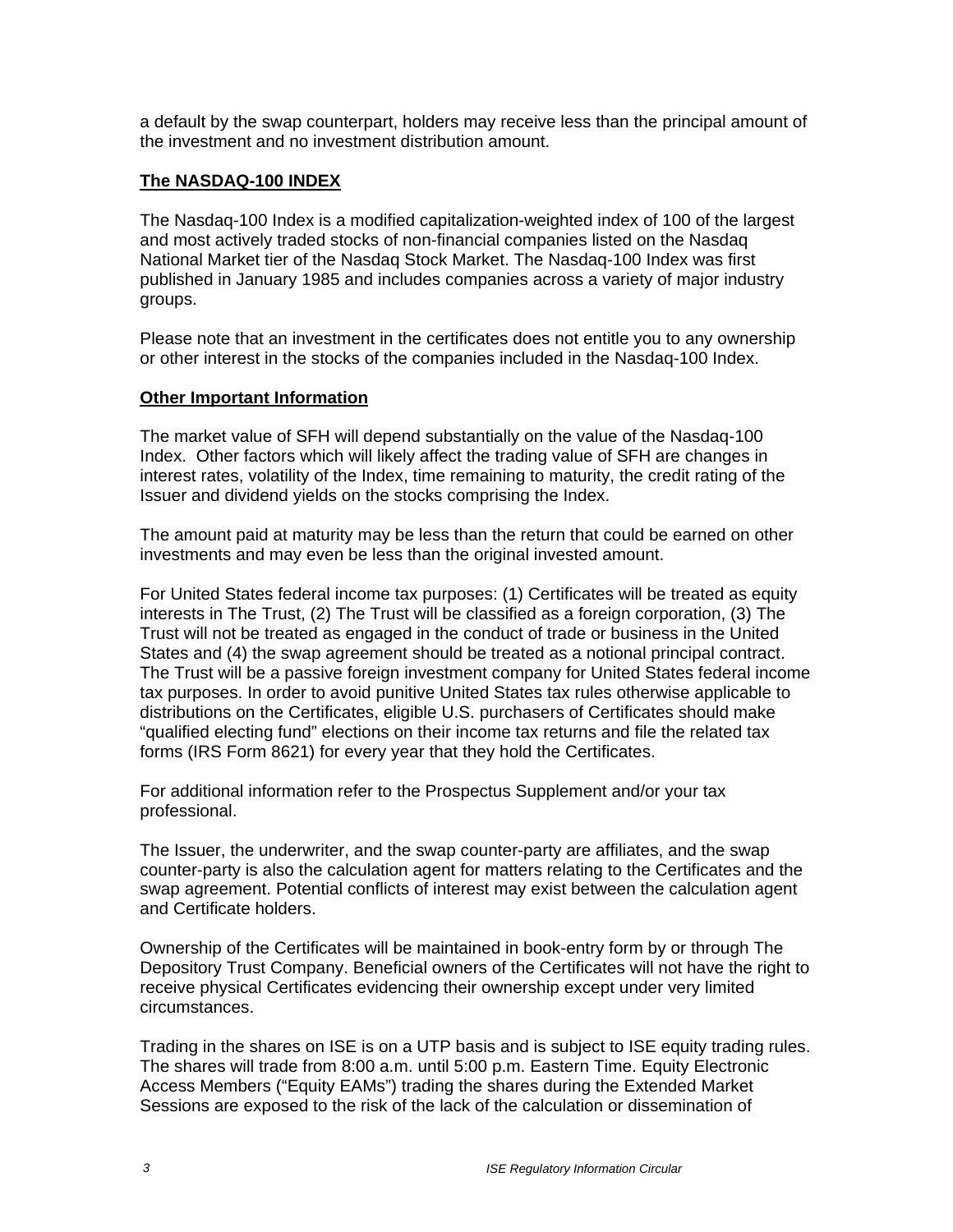underlying index value or intraday indicative value ("IIV"). For certain derivative securities products, an updated underlying index value or IIV may not be calculated or publicly disseminated in the Extended Market hours. Since the underlying index value and IIV are not calculated or widely disseminated during Extended Market hours, an investor who is unable to calculate implied values for certain derivative securities products during Extended Market hours may be at a disadvantage to market professionals.

Equity EAMs also should review NASD Notice to Members 03-71 for guidance on trading these products. The Notice reminds members of their obligations to: (1) conduct adequate due diligence to understand the features of the product; (2) perform a reasonable-basis suitability analysis; (3) perform customer-specific suitability analysis in connection with any recommended transactions; (4) provide a balanced disclosure of both the risks and rewards associated with the particular product, especially when selling to retail investors; (5) implement appropriate internal controls; and (6) train registered persons regarding the features, risk and suitability of these products.

**This Regulatory Information Circular is not a statutory Prospectus. Equity EAMs should consult the Trust's Registration Statement, SAI, Prospectus and the Fund's website for relevant information.**